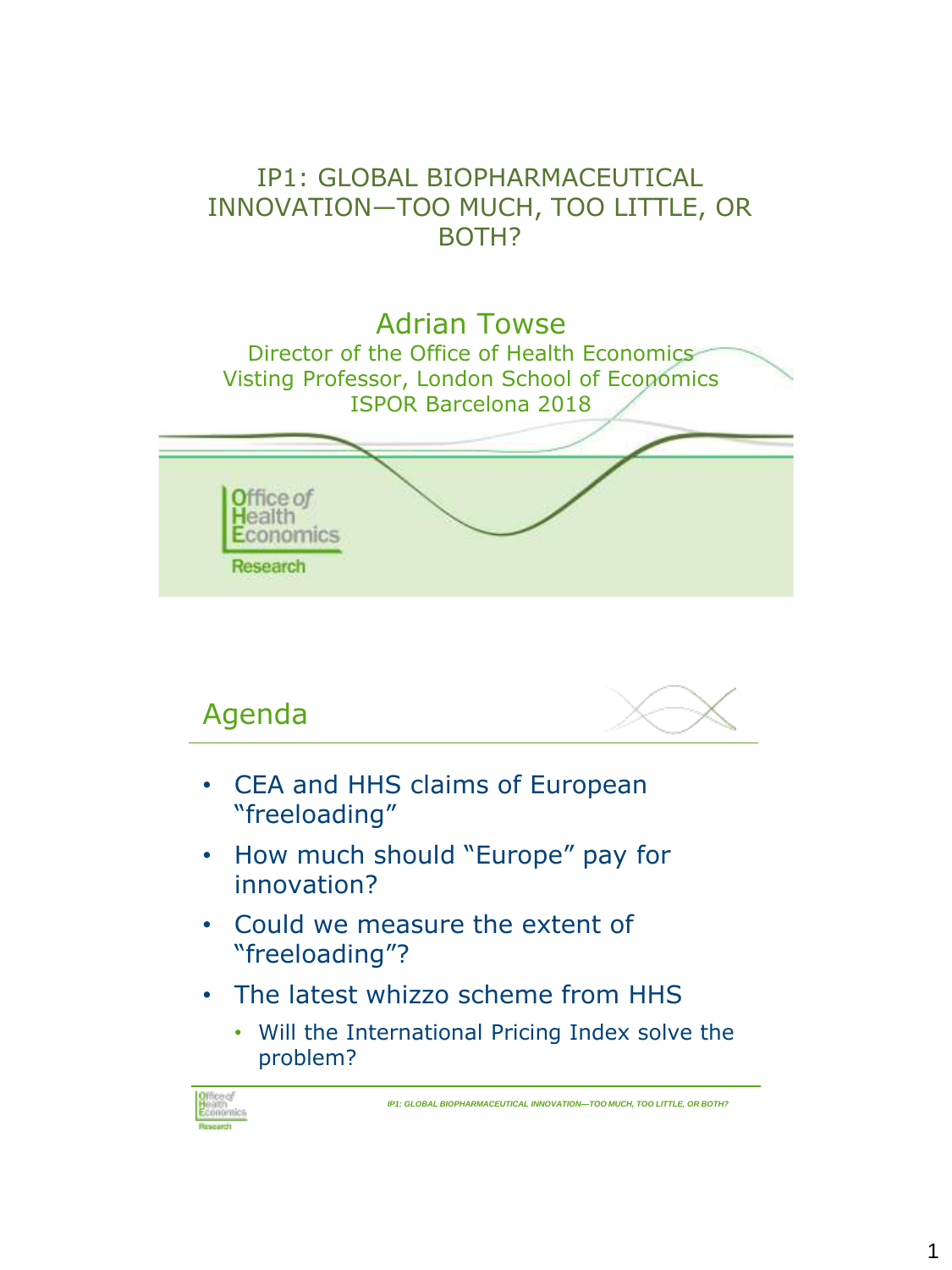Higher European prices, or lower US prices, or both?

"One of my greatest priorities is to reduce the price of prescription drugs. In many other countries, these drugs cost far less than what we pay in the United States. That is why I have directed my Administration to make fixing the injustice of high drug prices one of our top priorities. Prices will come down."

— President Donald J. Trump (July 2018)





*IP1: GLOBAL BIOPHARMACEUTICAL INNOVATION—TOO MUCH, TOO LITTLE, OR BOTH?*  <sup>1.</sup> The Council of Economic Advisers. Reforming Biopharmaceutical Pricing at Home and Abroad. February 2018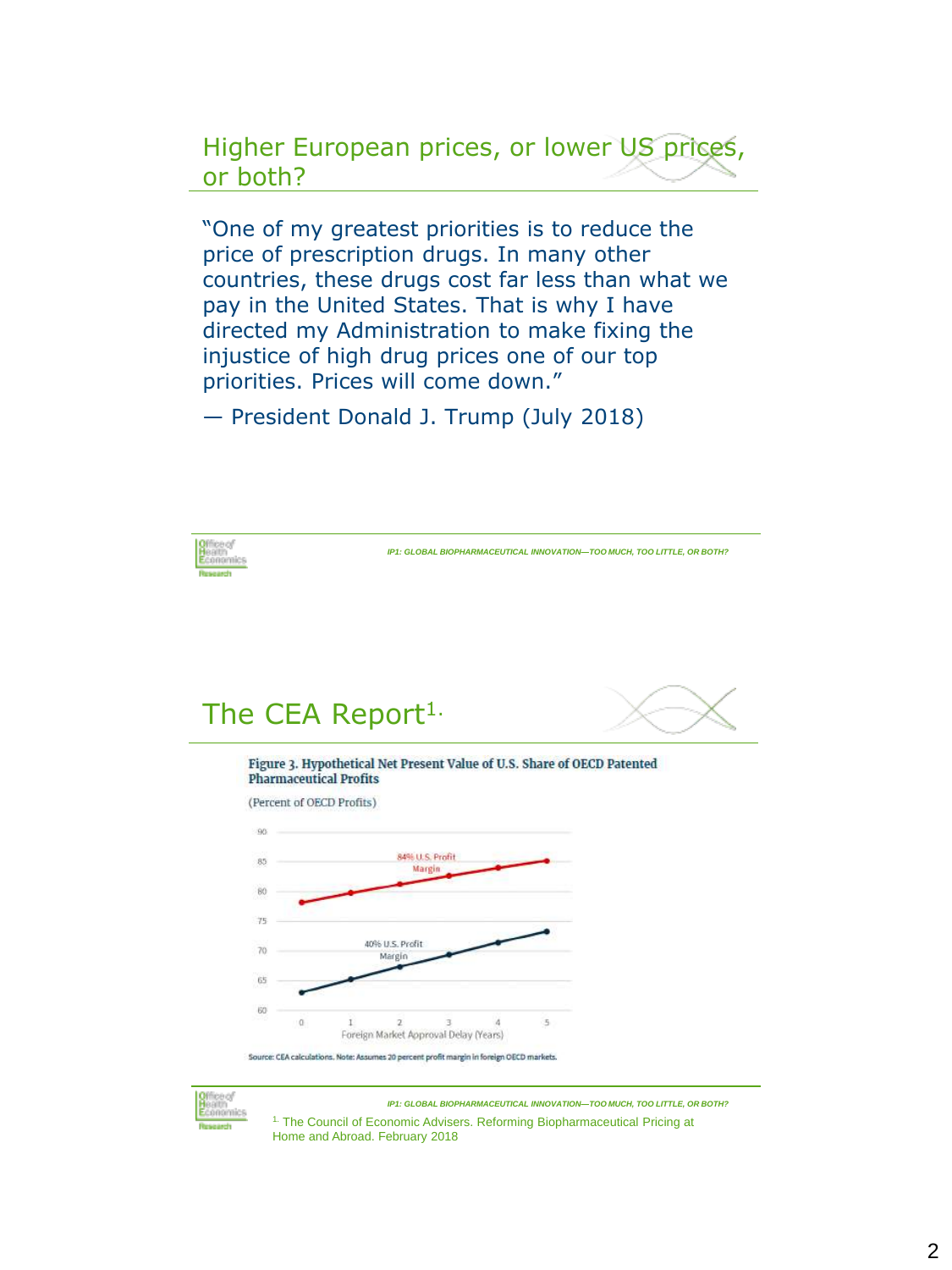# The CEA Report part (ii) (page 14)

- .. given that innovation is not substantially affected by their pricing, most OECD nations employ price controls in an attempt to constrain the cost of novel biopharmaceutical products, e.g. through cost-effectiveness or reference pricing policies.
- foreign governments with centralized pricing exploit the fact that once a drug is already produced, the firm is always better off selling at a price above the marginal cost of production and ……insist on a price that covers the marginal production cost—but not the far greater sunk costs from years of research and development—and firms will continue to sell to that country.
- Meaningful reforms could address the free-riding that takes unfair advantage of American innovation, whether through enhanced trade policy **or policies that tie public reimbursements in the United States to prices paid by foreign governments that free-ride** or other methods.



*IP1: GLOBAL BIOPHARMACEUTICAL INNOVATION—TOO MUCH, TOO LITTLE, OR BOTH?* 

## Being careful with the economics..

- "two goals of reducing American prices and stimulating innovation are consistent, but can be achieved through a combined strategy that corrects government policies that hinder pricecompetition at home, while at the same time limiting free-riding abroad." (page 1)
- Note that *higher European prices do not mean lower US prices, but more innovation*  (conditioned on US prices)

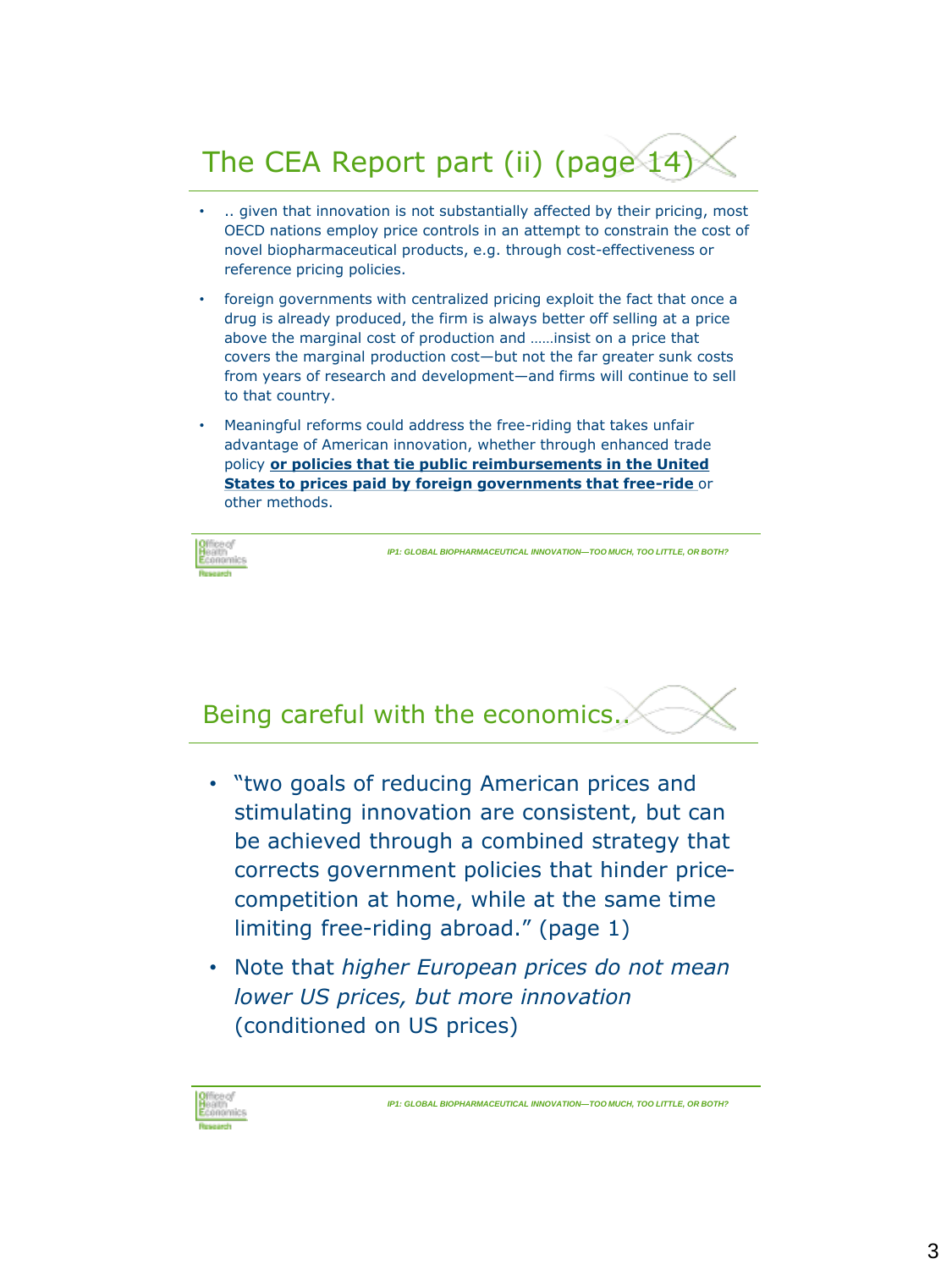

#### HEALTH ECONOMICS

Kon. 24: 294-301 (2015)<br>is colos 11 Disamber 2013 in Wiley Online Library (wileyonlookings.com), DOI: 10,1002/hac.1021

#### VALUE-BASED DIFFERENTIAL PRICING: EFFICIENT PRICES FOR DRUGS IN A GLOBAL CONTEXT

PATRICIA DANZON", ADRIAN TOWSP and JORGE MISTRE-PERRANDIZ" <sup>5</sup>The Musician School, University of Pannsylvania, Philadelphia, PA, 1804<br><sup>1</sup> CHICe of Hudsh Economics, London, DK

**ABSTRACT** 

This paper analyses pherometrical pricing between and systems. Also the consideration in this paper analyses pherometrical pricing between and within consideration in antiboxity. We change the consideration of the main ve

Danzon, Patricia M., Adrian K. Towse, and Jorge Mestre-Ferrandiz. 2015. "Value-Based Differential Pricing: Efficient Prices for Drugs in a Global Context." *Health Economics* 24: 294–301



*IP1: GLOBAL BIOPHARMACEUTICAL INNOVATION—TOO MUCH, TOO LITTLE, OR BOTH?* 

### Achieving Appropriate Price Differentials Across Countries using Value Assessment

- If two countries differ in per capita income but otherwise have similar preferences for medical care, the optimal ICER or willingness to pay for medical care will be higher in the country with the higher income per capita.
- If each country chooses its own ICER threshold(s) based on its citizens' willingness-to-pay for medical care, countries with higher income per capita are likely to choose higher ICERs
- Manufacturers can set higher prices in these countries.
- There will not be exact proportionality of prices with income other factors play a role, including preferences, disease burdens, income distribution and health system design.
- These prices should differ appropriately across countries and in aggregate should add up to an appropriate global incentive for manufacturers to invest in R&D.

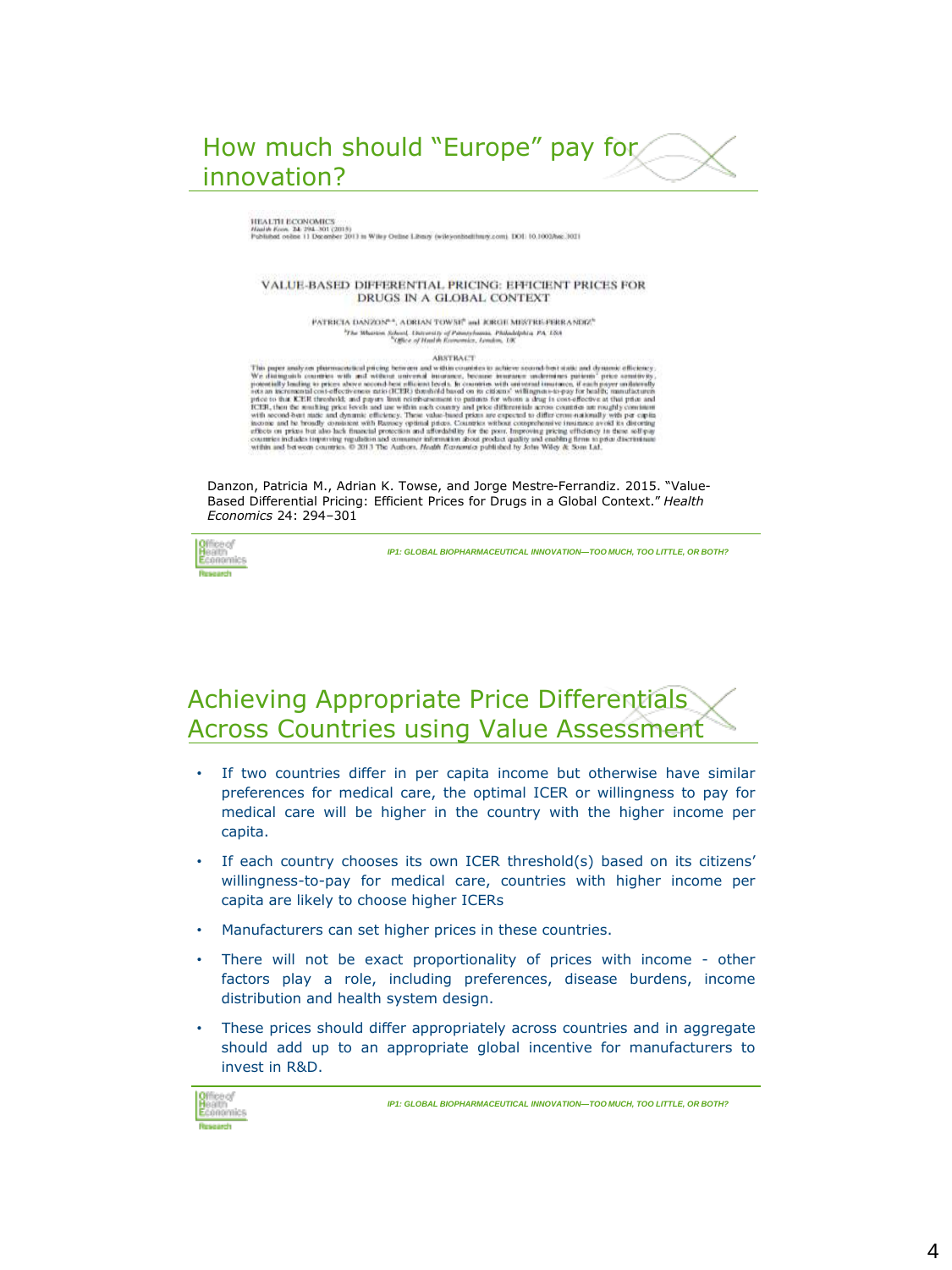### Could we measure the extent of "freeloading"? (or lack of it?)

- Working hypothesis is that monopsonist is pushing price below WTP towards MC, and not wanting to contribute to sunk (R&D) cost
- Could look at citizen WTP for health gain and compare with implicit (revealed) or explicit (stated) ICER threshold
- But also need to look at health system funding, budget constrained ICER threshold
- Is the key to explore if the ICER for drugs is lower than the ICER for other technologies?



*IP1: GLOBAL BIOPHARMACEUTICAL INNOVATION—TOO MUCH, TOO LITTLE, OR BOTH?* 

# The latest whizzo scheme from HHS

### HHS.gov

FOR IMMEDIATE RELEASE October 25, 2018

U.S. Department of Health & Human Services

Contact: HHS Press Office 202-690-6343 media@hhs.gov

What You Need to Know about President Trump Cutting Down on Foreign Freeloading

"When foreign governments extort unreasonably low prices from U.S. drug makers, Americans have to pay more to subsidize the enormous cost of research and development..... It's unfair and it's ridiculous, and it's not going to happen any longer." - President Donald J. Trump

The President is proposing a new Medicare model, the International Pricing Index (IPI) model, that fulfills his promise to bring down drug prices and cut down on foreign freeriding.